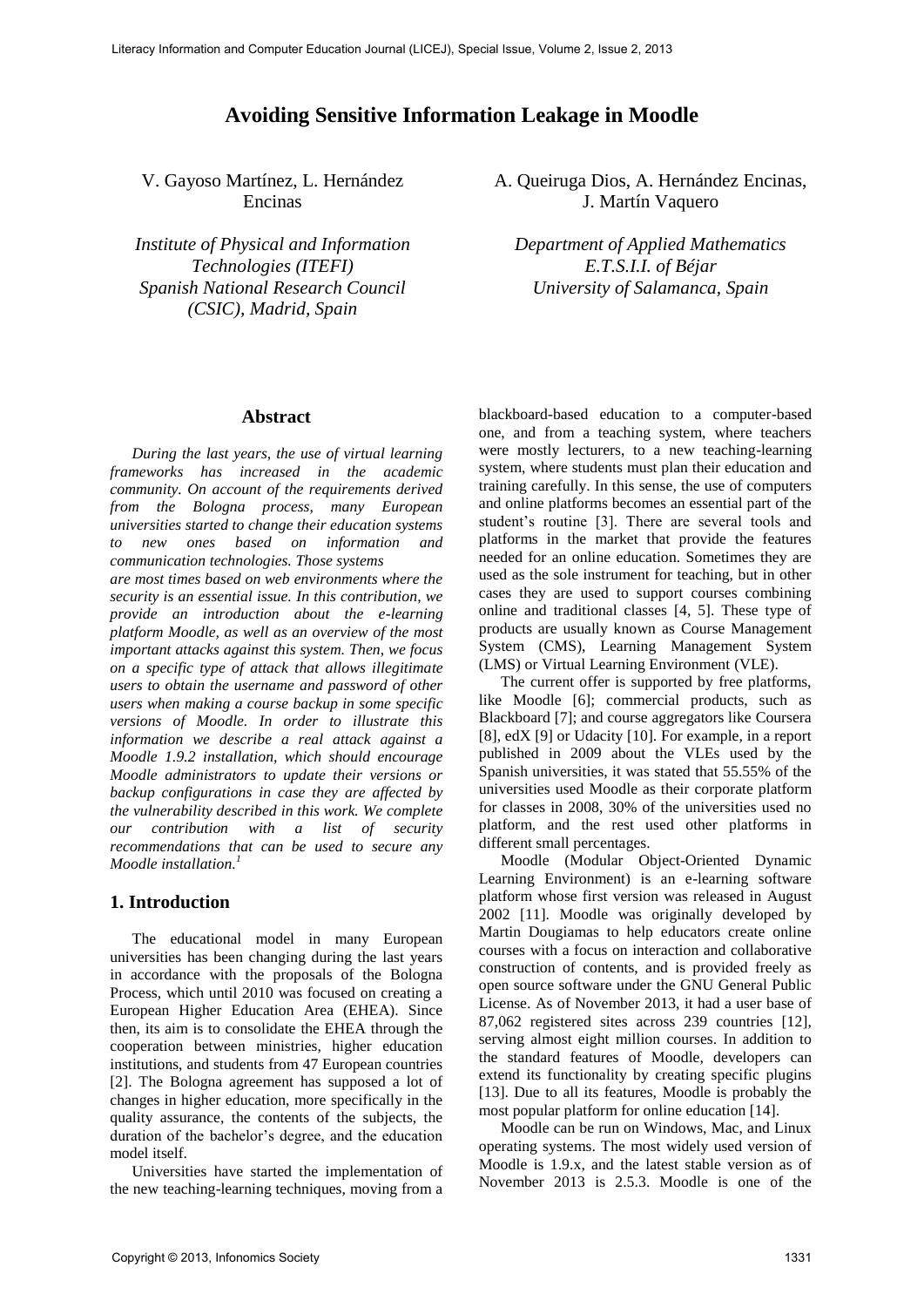platforms most used in the world, especially in USA, Spain, Brazil, and United Kingdom [12]. For this reason, its security is a crucial aspect which must be analysed in depth. The information stored at the Moodle platform includes elements such as user profiles, students' results and grades, examination and assessment questions, discussion forums contents, assignments submitted by the students, news and announcements, wikis, etc. This information is critical, and so it must be protected accordingly to its importance. After presenting several security aspects related to the use of Moodle, this contribution focuses in one of the most important threats, the information disclosure. This disclosure can be even more serious in education institutions, where many users access different services with the same credentials. In particular, we have analysed the possibility of obtaining the usernames and passwords of users in specific versions of Moodle which are currently installed in many educational centers and institutions. In fact, we prove that is very easy to obtain such information and get access, impersonating other users, to the system where those specific versions of Moodle are being used, unless the site administrators have taken the appropriate measures to avoid this risk. The rest of the paper is organized as follows: In section 2, we provide some information about the security of the VLEs in general and, more specifically, some potential vulnerabilities of Moodle. Section 3 describes the Moodle backup procedure. In Section 4, we have included all the steps that must be completed in order to install Moodle, either for conducting security tests or deploying the service in a real scenario. Section 5 presents a practical attack conducted against a production server. A list of additional security recommendations is included in Section 6. Finally, we summarize our conclusions in Section 7.

### **2. Moodle security**

The proliferation of VLEs and the use of computers as part of daily classes in most levels of the educational system implied the necessity of providing communications between users and protecting the information delivered through those communication channels. VLE systems allow to share information and data among all the users, and they often manage one-to-many and many-to-many communications, providing powerful capabilities for learning [15].

E-learning can be considered as a special form of ebusiness, where its digital content has to be distributed, maintained, and updated. Moreover, these contents has to be adequately protected from unauthorized use and modification, and at the same time, they must be available to the students in a flexible way [16].

Discussions about how to protect web applications and the e-learning content from being used without permission, including the authentication system, and different types of availability, integrity, and confidentiality attacks, are presented in [17–20]. Moodle, as any other VLE, is open to attacks if vulnerabilities are found and they are not revised by the developers [21, 22]. Fortunately, some of the vulnerabilities of Moodle have already been satisfactorily corrected with the latest versions. At the Moodle website, the history of each version can be found, as well as the new features included in them [6]. A particularization to Moodle security vulnerabilities using the AICA model (whose name refers to the concepts of Availability, Integrity, Confidentiality, and Authentication) is analysed in [23]. After this analysis, the authors recommend some security and privacy protection mechanisms in order to minimize the vulnerabili-ties found. The suggestions about the setting configuration apply to Moodle administrators, but there are no recommendations in that article for end-users. Given that Moodle is managed as a corporative tool, teachers are not typically allowed to change settings or to decide upon any other change that could make the VLE secure against external or internal threats. From a broader point of view, some of the attacks against Moodle and the measures that must be taken into account in order to secure the virtual environment installation are presented in the following subsections [24].

## **2.1. Server security**

An organization's servers provide a wide variety of services to internal and external users, and many servers also store or process sensitive information for the organization. Servers are frequently targeted by attackers because of the value of their data and services [25]. Some of the practical countermeasures to the most common attacks on servers are listed below:

- Firewall. Working closely with router programs, firewalls examine each network packet to decide to forward it toward its destination or not. A firewall also includes or works with a proxy server that makes network requests on behalf of workstation users. A firewall is often installed in a specially designated computer separate from the rest of the network so that no incoming request can get directly at private network resources.
- OS and software update. Keeping the operating system where Moodle is running up-to-date is a necessary mechanism to prevent attackers from using the most recent vulnerabilities discovered for that operating system. Other programs, though no directly related to Moodle, must be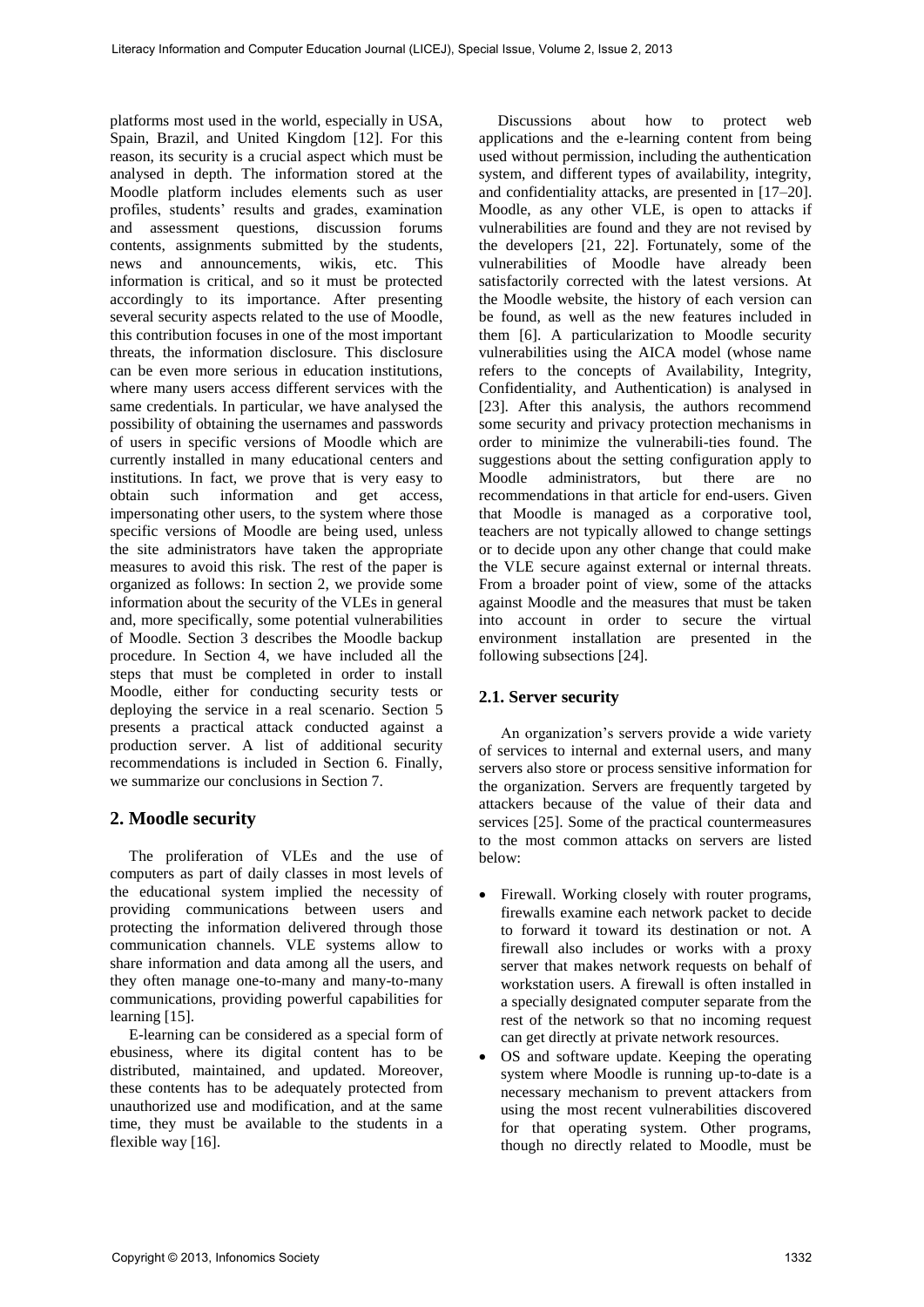also updated as they could create additional security gaps.

 Removing unnecessary software packages. Administrators must know exactly what is installed on their systems because otherwise it is more difficult to secure every program and service available. Because of that, administrators must remove unnecessary packages that do not comply with the established security policy.

### **2.2. Authentication**

The term authentication refers to the means and processes used to corroborate the identity of a person, a computer terminal, a credit card, etc. Some of the threats related to the authentication phase in Moodle are described below:

- Weak passwords. As weak passwords are vulnerable to brute force and dictionary attacks, administrators are advised to control the security level of the users' passwords, so apart from regular letters, they should also include digits and special symbols. On the internet there are several online tools that allow users to generate strong random passwords, for example [26]. Another solution to this problem consists in using the bcrypt library  $[27]$ , which uses the idea of adaptive hashing where the same block of code produces passwords that are hard to crack, and could be configured in setup time.
- Password change. A good security policy consists in forcing every user to change his/her password from time to time. The goal when implementing this feature is to limit the amount of time a lost, stolen, or forged credential can be used by someone else.
- Authentication roles. As it is the case of other software, Moodle has different types of users (students, teachers, administrators, etc.). The differentiation of roles prevents some type of users (e.g. students) to access resources managed by other users which are higher in the role hierarchy (e.g. teachers).
- Session hijacking. The term session hijacking refers to the exploitation of a valid computer session to gain unauthorized access to information or services in a computer system. In particular, it is tipically used to refer to the theft of a cookie that authenticates a user to a remote server. Since early versions [28], Moodle can run via https using SSL/TLS (Secure Sockets Layer/Transport Layer Security) to avoid session hijacking.

### **2.3. Protection against internet bots**

Internet bots are software applications that run automated tasks applied to any content publicly available on the Internet. They usually perform tasks that are repetitive and trivial at a much higher speed than any human being can do.

- Protecting Moodle from unwanted search bots. Web search engines such as Google employ internet bots that obtain information about web sites. Moodle includes a configuration option that allows some search engines to enter the Moodle web site as guests, so administrators are encouraged not to habilitate this option if they want to prevent search engines to access the Moodle installation in these conditions.
- Protection against spam bots. As user profiles includes e-mail accounts, spam bots can try to gain access to Moodle using the guest role and retrieve information such as valid e-mail<br>addresses from other user's profiles. profiles. Administrators that want to avoid this risk must configure the Moodle installation so guest users are not allowed to obtain the profile of other users.
- Protection against brute force attacks. Even though Moodle does not limit the number of incorrect login attempts before suspending and account (as this feature could be used as a denial of service attack), it allows to configure the number of login failures for a specific user (or from a specific IP address) that trigger the sending of a warning e-mail to the administrator. Another solution to avoid brute force attacks during the registration and/or authentication phase is to use captchas in order to make the procedure stronger, removing the possibility of a brute force attack. The captcha support was added to the email-based self-registration process in version 1.9.1 [29].

### **2.4. Data storage**

In confidentiality attacks, the main purpose of an attacker is not data modification, but data access and dissemination. This flaw is based on the fact that sensitive information does not have an appropriate encryption. In fact, VLE systems rarely use properly cryptographic functions or strong algorithms to protect data and credentials. Regarding this threat, a new solution, named VAST, was proposed in 2005. VAST uses large, structured files to improve the secure storage of secret data, and preserves both the confidentiality and integrity of the data [30]. The VAST storage system uses extremely large (e.g., terabyte-sized) files to store secret information. A secret is broken into shares distributed over a large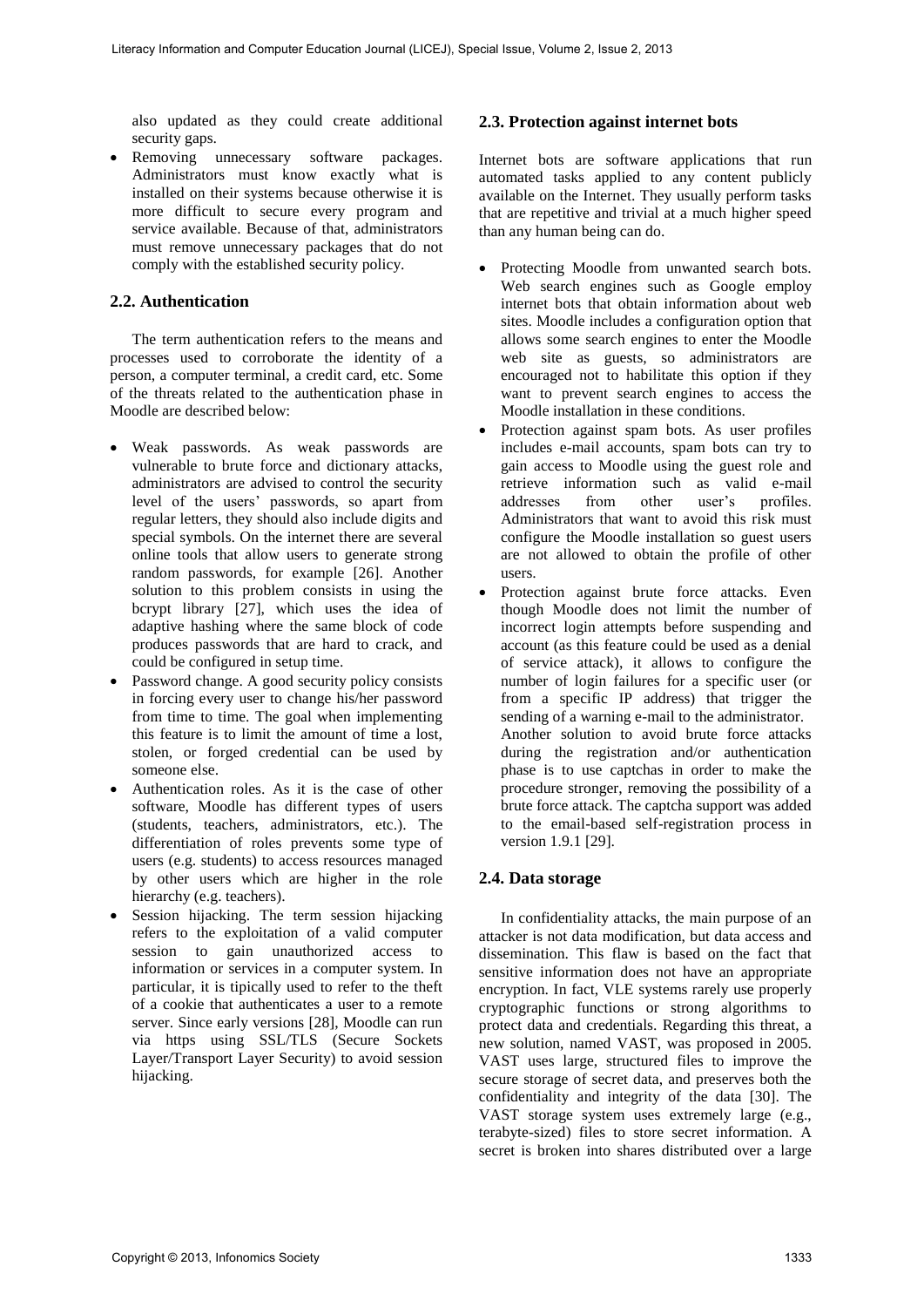file, so that no single portion of the file holds recoverable information. Obviously, the main disadvantage of this system is the high cost in data storage that it implies.

# **3. Moodle backup**

Data backup and recovery are essential parts of any professional service operation, as they permit to recover information from a loss originated by either human error or infrastructure failure. The backup procedure implemented in Moodle allows to save in a compressed file all the relevant information pertaining to a certain course. This is an important feature, as teachers might need to move their courses to another server, backup the courses before an upgrade, or just protect the course contents against potential errors. Backups are typically managed by administrators or by the teachers themselves, who can select the specific elements that will be included in the backup bundle by using a web menu. Figure 1 displays as an example the information selected for backup in one of our courses. The output of the backup process is a compressed file that, among other elements, includes the file moodle.xml (or moodle backup.xml, depending on the version). Though there is no official Moodle documentation about moodle.xml, we will explain the structure and contents of this XML file. The first level of information of the XML file is formed by the elements INFO, ROLES, and COURSE, whose meaning is described next:

- INFO includes the name of the backup file (NAME); the Moodle version (MOODLE VERSION); the Moodle release (MOODLE\_RELEASE); the backup tool version (BACKUP\_VERSION) and its release information (BACKUP\_RELEASE); the URL of the site (ORIGINAL\_WWWROOT); the storage method for the backup (ZIP\_METHOD); the date of the backup (DATE); and general information about a set of elements included in the course such as assignments, quizzes, forums, lessons, resources, surveys, wikis, etc. (DETAILS), each one presented as a MOD element.
- ROLES is composed of several ROLE items. Each ROLE element gathers the information about the capabilities possessed by users of a certain type (e.g. teachers, students, etc.).
- COURSE is where the actual information about the course is located, and it is comprised of several elements: HEADER includes general information about the course (e.g. official name, starting date, etc.); BLOCKS informs about the different modules that can be accessed in the course web page; SECTION presents the information about several elements of the course (questionnaires, etc.); USERS includes important

data about the users of the course (e-mail address, etc.); QUESTION\_CATEGORIES includes information about the questions developed by the teacher that must be answered by the students; LOGS records the details of every user access (user ID, IP of the computer from which the user connected, etc.); GRADEBOOK stores the students' grades, and finally, MODULES includes information such as the resources (files uploaded by the teacher, etc.), and the posts published at the forums.

Within USERS, information about each user of the course is stored inside a USER element. Among this information, we can find the following items:

- USERNAME: The name that uniquely identifies any user in a particular Moodle deployment.
- PASSWORD: The hash of the user's access code computed with the MD5 algorithm.
- IDNUMBER: An identification number provided to the system for each user, for example, the national identity number, a corporate national identity number, a corporate identification number, etc.
- FIRSTNAME: Given name of the user as registered in Moodle.
- LASTNAME: Family name of the user as registered in Moodle.
- EMAIL: User's e-mail address.

It is very important to remark that passwords are stored in Moodle as hashes processed by the MD5 algorithm, a 128-bit hash function designed by Ron Rivest in 1992 and published as a RFC (Request for Comments) document by the IETF (Internet Engineering Task Force) [31]. We recall that hash functions do not encrypt data as they use no keys; in other words, they only determine a summary (digest) of the data [32]. Before Moodle v1.9.7 (November 2009), hashed passwords were automatically stored in the backup files of the courses. Starting in version 1.9.7, this feature was disabled, so in the latest versions hashed passwords are not stored as part of the backup process. In fact, if a course is restored to a new site, users will need to reset their password the first time they connect. The problem with MD5 is that it has been proved that it is a weak algorithm. Several attacks have demonstrated that nowadays it is not a secure choice for a hashing algorithm [33– 35]. On the internet there exist several websites that can retrieve the original text or message related to a given MD5 hash, either directly as an online service (e.g. [36], see Figure 2), or as a downloadable binary application (e.g. hashcat [37], a free tool to recover plain text strings for a variety of hashing methods).

Almost 20% of Moodle versions registered so far in education institutions are 1.8.x or previous [12]. Though no statistics are available about the exact version of Moodle that has been installed at the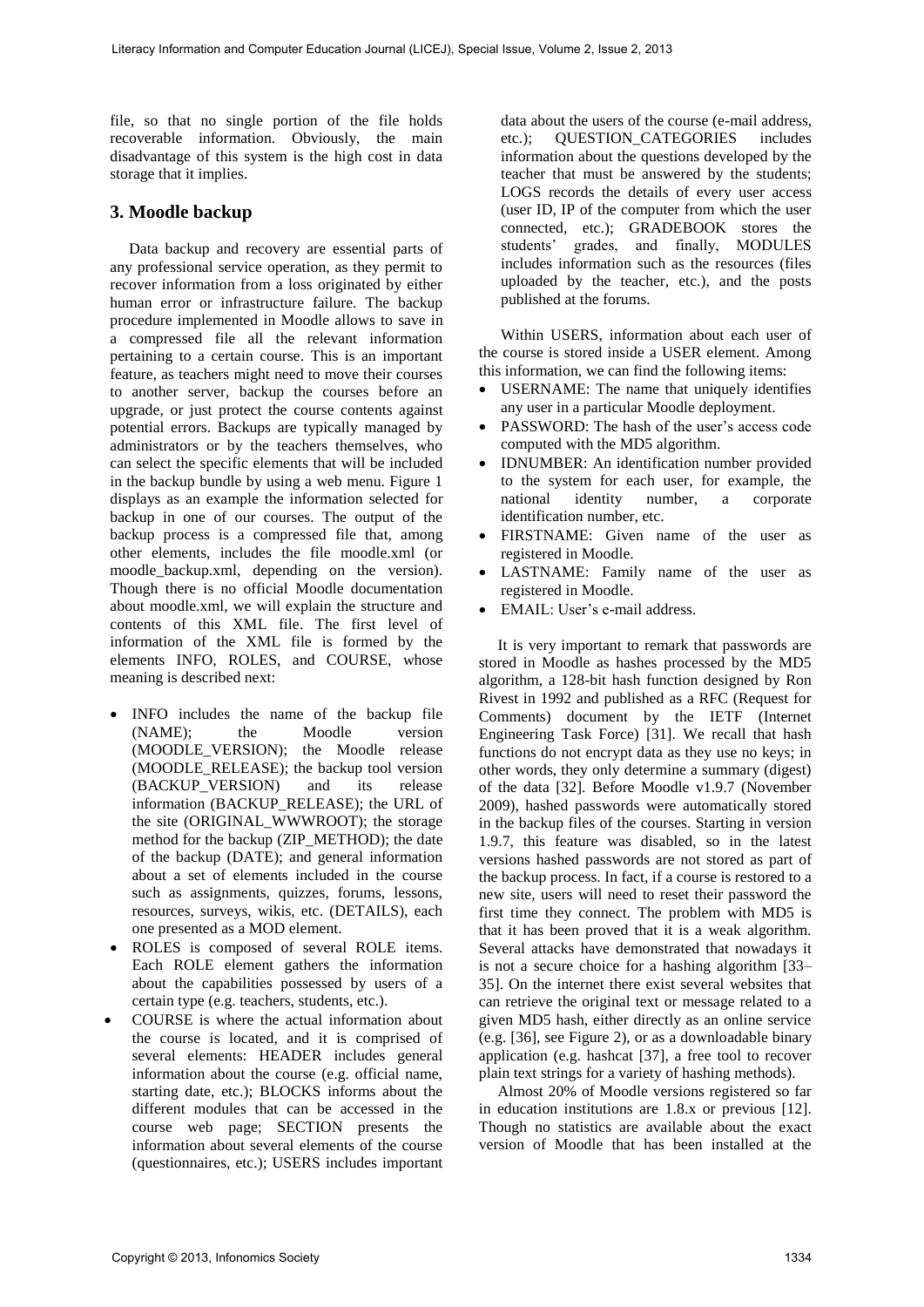| <b>Include</b> All/None                                                                           | All/None                                                                                |
|---------------------------------------------------------------------------------------------------|-----------------------------------------------------------------------------------------|
| Assignments                                                                                       | <b>V</b> User Data                                                                      |
| $\triangledown$ Forums                                                                            | <b>V</b> User Data                                                                      |
| $\triangledown$ Labels                                                                            | <b>V</b> User Data                                                                      |
| <b>V</b> Quizzes                                                                                  | <b>V</b> User Data                                                                      |
| Resources                                                                                         | <b>V</b> User Data                                                                      |
| <b>User Files</b><br>Course files Yes<br>Site files used in this course<br><b>Grade histories</b> | $Yes$ $\blacktriangledown$<br>Yes $\blacktriangledown$<br>$No \rightarrow$              |
| Backup role assignments for these roles 7 Administrador                                           | $\triangledown$ Profesor no editor<br>$\triangledown$ Estudiante<br>$\sqrt{ }$ Invitado |

registered sites, taking into account that the latest 1.9.x version was 1.9.18, and that the Moodle

Figure 1. Moodle backup options

| Md5Decrypt.org                   |                                                                | MD5 Decrypter tool. Searching online your md5 on<br>$23 +$ sites and counting. |
|----------------------------------|----------------------------------------------------------------|--------------------------------------------------------------------------------|
| ٠<br>MD5 Decrypt<br>HTML encode  | <b>Time Converter</b><br><b>XML Format</b>                     |                                                                                |
| <b>MD5 Decrypt</b>               |                                                                |                                                                                |
| Enter your Text Here             |                                                                | Get your Code Here                                                             |
| ef73781effc5774100f87fe2f437a435 | <b>MD5 Decrypt</b><br>search on<br>23+ websites<br>MD5 Encrypt | 1234ahcd                                                                       |
| <b>Clear Box</b>                 |                                                                | < Move                                                                         |

Figure 2. Online MD5 recovery tool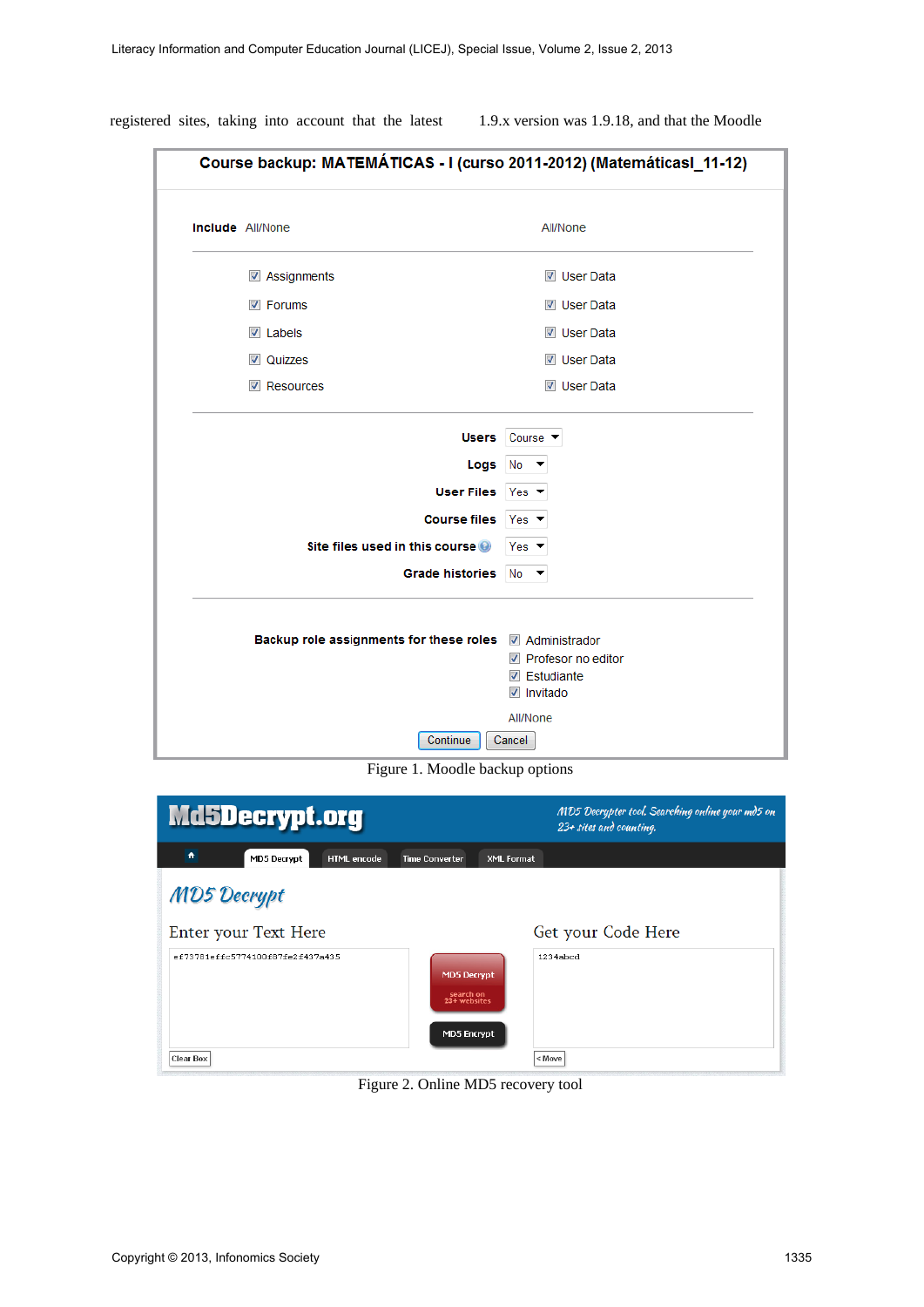versions vulnerable to this problem are versions previous to 1.9.7, it is reasonable to expect that a proportion of 1.9.x sites are vulnerable, though with the available data it is not possible to provide an exact figure. In summary, with the data publicly available at [12], it can be stated that the percentage of affected sites could range from 20% to almost 80%. Figure 3 shows the distribution of all Moodle registrations by version as of November 2013.



Figure 3. Moodle registrations by version (date: November 2013)

### **4. Testing environment**

Before using the Moodle vulnerability mentioned in the next section in a real environment, we decided to try it in a testing site controlled by us. As a summary of our investigation, in this section we will show how to install and configure Moodle 1.9.6 (the last vulnerable version) in a Linux computer acting as the system admin. The first phase consists in downloading, installing, and running XAMPP, an open source cross-platform solution which includes, among other elements, the Apache web server and a MySQL database manager [38]. The steps that must be performed in this phase are the following:

1. Download the file xampp-linux-1.8.3-1 installer.run from from http://sourceforge.net/projects/xampp/files/latest/dow nload.

2. Modify the execution rights with the console command chmod 755 xampp-linux-1.8.3-1 installer.run.

3. Install the XAMPP package in the location /opt/lampp using the command ./xampp-linux-1.8.3- 1-installer.run.

4. Start the XAMPP services with the command /opt/lampp/lampp start, and check its status with the command /opt/lampp/lamppstatus.

5. If everything is correct, after entering the address http://localhost at the web browser, the user will get the XAMPP welcome page, where he can choose the language for administering the web server.

The next phase consists in downloading Moodle 1.9.6 and copying it to the proper location. In detail, the steps that must be performed are these:

1. Download the file moodle-1.9.6.zip from the Moodle repository using the address repository using the http://download.moodle.org/download.php/stable19/ moodle-1.9.6.zip.

2. Extract the contents of the zip file into the directory /opt/lampp/htdocs, access the directory /opt/lampp/htdocs/moodle, and execute the command chmod 777 \*.

3. Create the subdirectory moodledata in the location /opt/lampp/ and change its permissions with the command chmod 777/opt/lampp/moodledata.

Next, it is necessary to create a new database so it can be used later by Moodle. For this task, we need to perform the following steps:

1. Enter the address http://localhost/xampp at the web browser and select the phpMyAdmin link placed at the Tools section.

2. In the new page, select the Databases element and create a new database with the name moodledb, selecting the option utf8\_unicode\_ci as collation.

3. Going back to the Databases section, we must click on the Check Privileges link associated to moodledb, which will allow us to create a new administrator user. The example data that we have used in this step consists on the name usermoodle and the password 123456, inserting in the Host text box the value local host.

4. Before finishing the user creation process, it is necessary to click on the Check All link under the Global Privileges title, which will grant all the managing rights to our newly created user.

The last phase consists in the installation and configuration of Moodle. In order to accomplish this, we must enter the address http://localhost/moodle at the web browser and follow the instructions given during the process. The data that we have used in our testing environment is shown in Figures 4 and 5. Using this testing environment, we created a course named C101, enrolled two fake students in it and generated a backup file. After retrieving the file moodle.xml from the zipped backup, we were able to confirm that the MD5 hash of the password of both students and the administrator were included in the backup. The text below is a moodle.xml excerpt which contains one of the hashed passwords.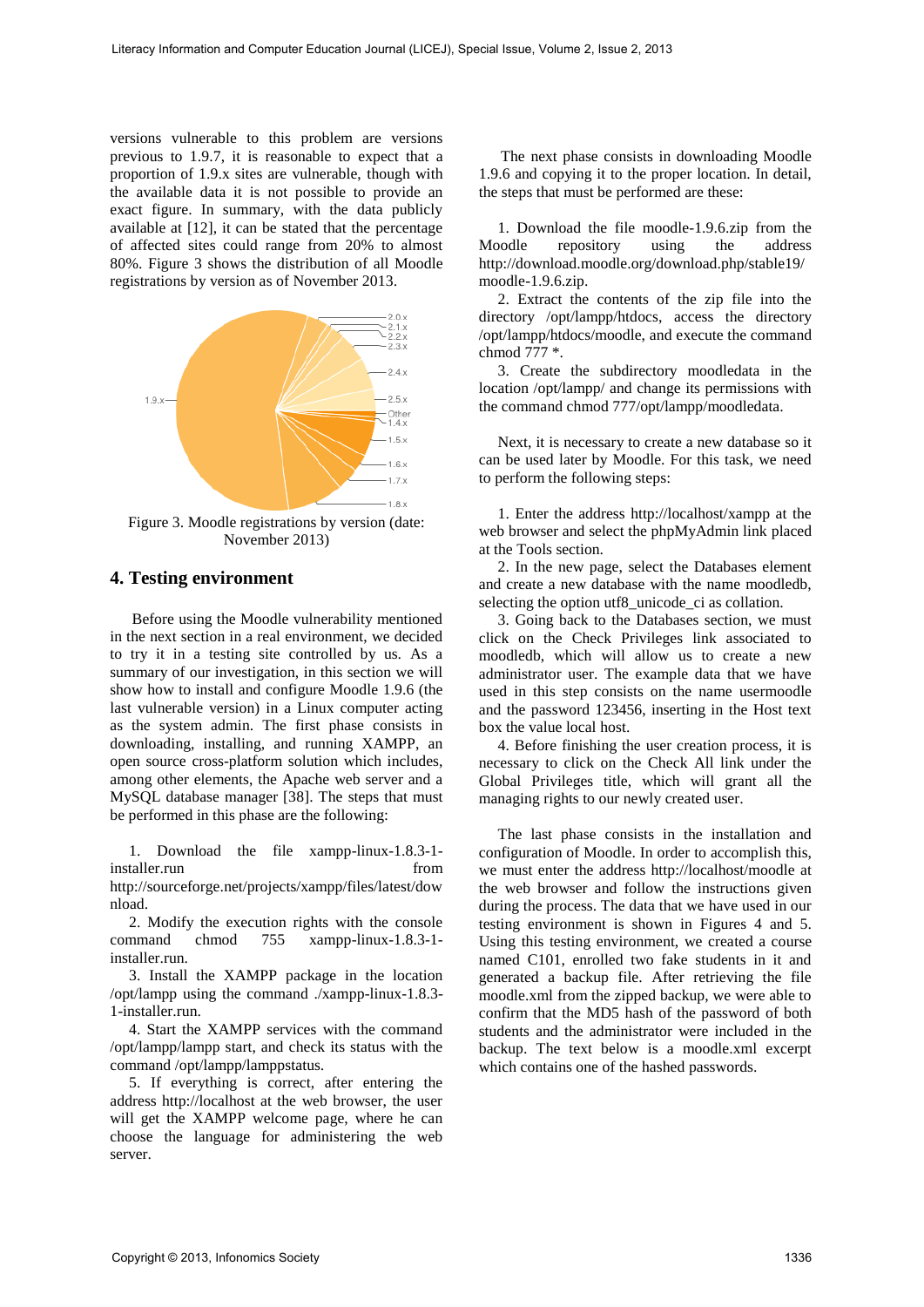| moodle                                                                                                                                                                                                                             | <b>Installation</b>      |  |
|------------------------------------------------------------------------------------------------------------------------------------------------------------------------------------------------------------------------------------|--------------------------|--|
| Please confirm the locations of this Moodle installation                                                                                                                                                                           |                          |  |
| Web Address: Specify the full web address where Moodle will be accessed. If your web site is accessible via multiple URLs then choose the most natural one that your<br>students would use. Do not include a trailing slash.       |                          |  |
| Moodle Directory: Specify the full directory path to this installation Make sure the upper/lower case is correct.                                                                                                                  |                          |  |
| Data Directory: You need a place where Moodle can save uploaded files. This directory must be readable AND WRITEABLE by the web server user (usually 'nobody' or<br>'apache'), but it must not be accessible directly via the web. |                          |  |
| <b>Web address</b>                                                                                                                                                                                                                 | http://localhost/moodle  |  |
| <b>Moodle Directory</b>                                                                                                                                                                                                            | /opt/lampp/htdocs/moodle |  |
| <b>Data Directory</b>                                                                                                                                                                                                              | /opt/lampp/moodledata    |  |
| « Previous                                                                                                                                                                                                                         | $Next$ »                 |  |

Figure 4. Locations of the Moodle installation

| moodle                                                                                                                                                                                                                      |                                                                                  | <b>Installation</b>          |
|-----------------------------------------------------------------------------------------------------------------------------------------------------------------------------------------------------------------------------|----------------------------------------------------------------------------------|------------------------------|
| Now you need to configure the database where most Moodle data will be stored. This database must already have been created and a username and<br>password created to access it.                                             |                                                                                  |                              |
| <b>Type: MySQL</b><br>Host: eg localhost or db.isp.com<br>Name: database name, eg moodle<br>User: your database username<br>Password: your database password<br>Tables Prefix: prefix to use for all table names (optional) |                                                                                  |                              |
|                                                                                                                                                                                                                             | Note: The installer will try to create the database automatically if not exists. |                              |
| <b>Type</b>                                                                                                                                                                                                                 | MySQL (mysql)                                                                    | 4<br>$\overline{\mathbf{v}}$ |
| <b>Host Server</b>                                                                                                                                                                                                          | localhost                                                                        |                              |
| <b>Database</b>                                                                                                                                                                                                             | moodledb                                                                         |                              |
| <b>User</b>                                                                                                                                                                                                                 | lusermoodle                                                                      |                              |
| <b>Password</b>                                                                                                                                                                                                             | 000000                                                                           |                              |
| Tables prefix mdl                                                                                                                                                                                                           |                                                                                  |                              |
| « Previous                                                                                                                                                                                                                  |                                                                                  | Next »                       |

Figure 5. Moodle database information

| xml version="1.0" encoding="UTF-8" ?                                |
|---------------------------------------------------------------------|
| - <moodle backup=""></moodle>                                       |
| $ \langle$ INFO $>$                                                 |
| <name>copia de sequridad-teoria de codigos-20120131-1657.zip</name> |
| <moodle_version>2007101522</moodle_version>                         |
| <moodle_release>1.9.2+ (Build: 20080903)</moodle_release>           |
| <backup version="">2008030300</backup>                              |
| <backup release="">1.9</backup>                                     |
| <date>1328025465</date>                                             |
| <original wwwroot="">https://moodle.<br/></original>                |
| <zip method="">external</zip>                                       |

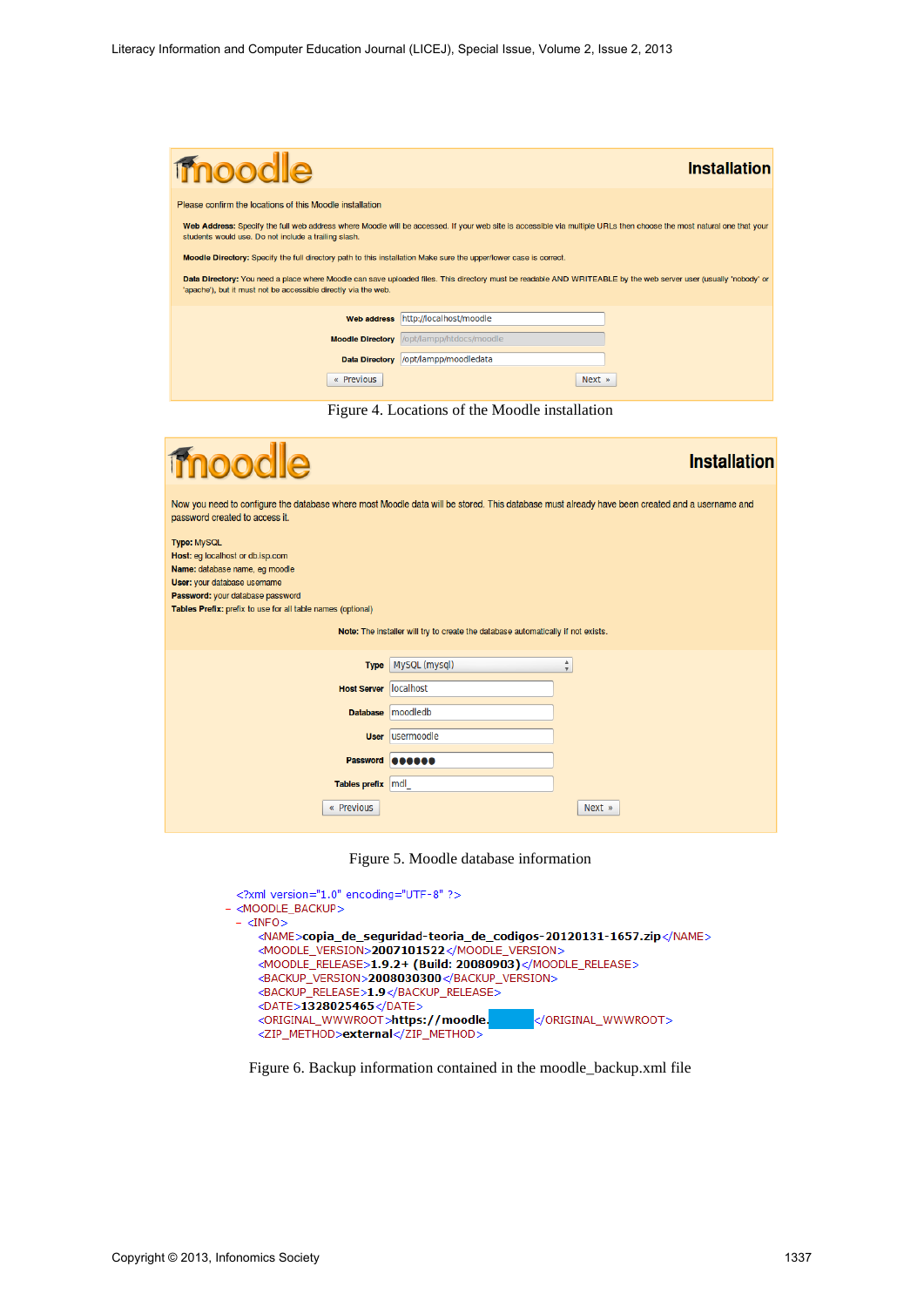

Figure 7. User information in the moodle\_backup.xml file used in the attack

<USERNAME>user1</USERNAME> <PASSWORD>25d55ad283aa400af464c76d713c07 ad </PASSWORD> <IDNUMBER></IDNUMBER> <FIRSTNAME>User</FIRSTNAME> <LASTNAME>One</LASTNAME> <EMAIL>userone@test.com</EMAIL>

In order to check that the vulnerability had been solved in Moodle 1.9.7, we repeated the installation process with this version. After the installation, we created again the C101 course, enrolled the same two ficticious users, and generated another backup file. Within the backup we located the moodle.xml file and compared its content with the one generated with the previous installation. As a result, we confirmed that effectively the hashed passwords included in the <PASSWORD> items had been removed from the backup file.

## **5. Real environment**

After confirming that the attack could be effectively performed, we decided to try it in a real working scenario using the backup of one of our courses. Figure 6 shows part of the INFO structure of the file moodle\_backup.xml managed by the Moodle 1.9.2 installation that we have used as the target of the attack. Besides, Figure 7 presents the content related to one of the USER elements included in the same file.

Tables 1 and 2 show the summary of the information about two different users whose details are stored in the moodle\_backup.xml target file.

|                               | Table 1. Data from user 1 retrieved from the |  |
|-------------------------------|----------------------------------------------|--|
| moodle_backup.xml target file |                                              |  |

| Backup data      | User 1 information          |
|------------------|-----------------------------|
| <b>USERNAME</b>  | X12345 (fictitious)         |
| <b>PASSWORD</b>  | ef73781effc57741            |
|                  | 00f87fe2f437a435            |
| <b>FIRSTNAME</b> | Alice (fictitious)          |
| <b>LASTNAME</b>  | Smith (fictitious)          |
| EMAIL.           | alice @edu.com (fictitious) |

Table 2. Data from user 2 retrieved from the moodle\_backup.xml target file

| Backup data      | User 2 information       |
|------------------|--------------------------|
| <b>USERNAME</b>  | $X54321$ (fictitious)    |
| <b>PASSWORD</b>  | 8fe87226333c05d4         |
|                  | 996c46a0d4165cb7         |
| <b>FIRSTNAME</b> | <b>Bob</b> (fictitious)  |
| <b>LASTNAME</b>  | Smith (fictitious)       |
| EMAIL.           | bob@edu.com (fictitious) |

If we take the MD5 passwords and feed one of the MD5 cracking tools with that information, we will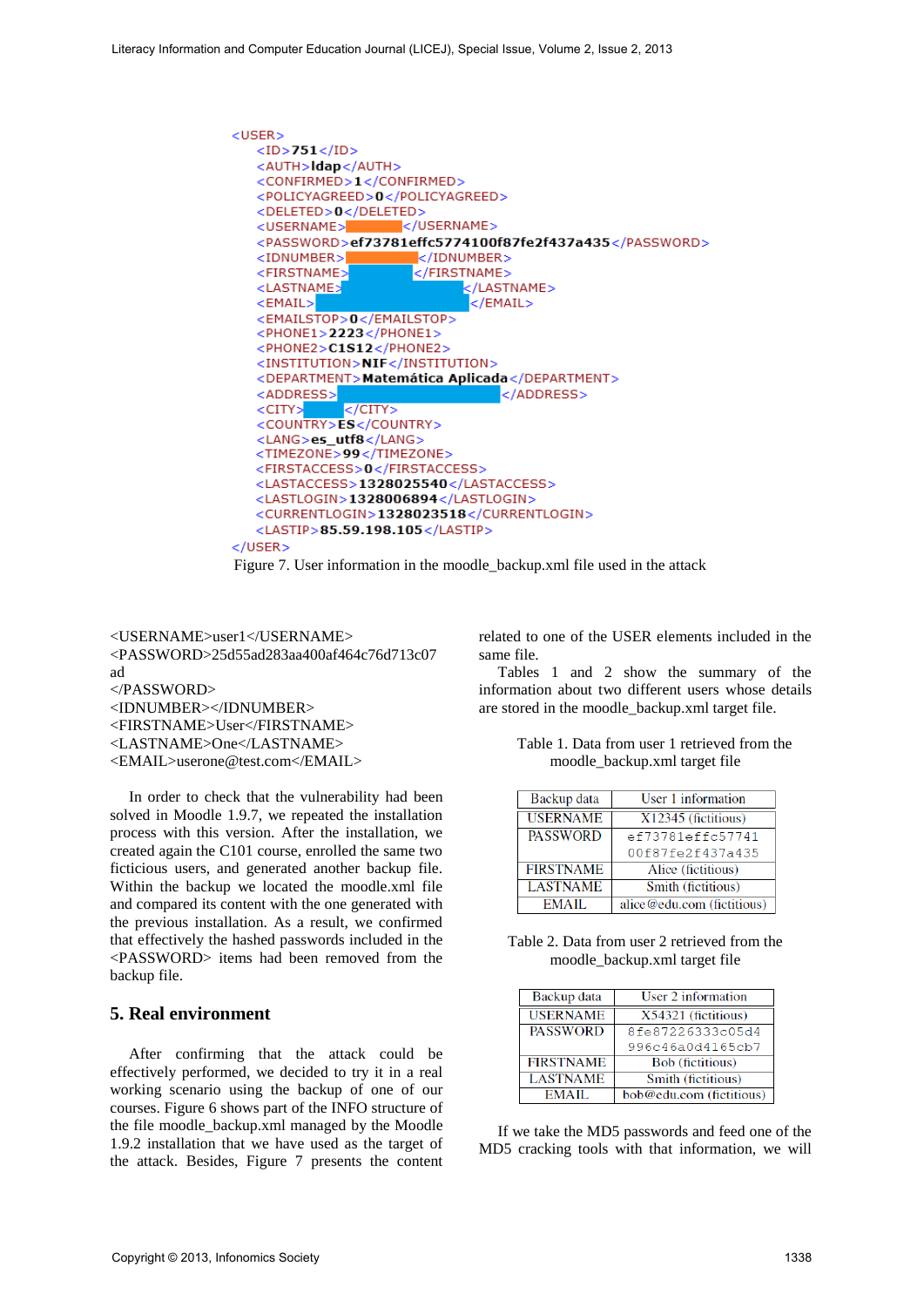obtain almost immediately the actual passwords. Table 3 present the real passwords recovered using this method.

#### Table 3. Actual passwords retrieved with a MD5 cracking tool

| <b>PASSWORD</b>  | <b>DECRYPTED</b> |
|------------------|------------------|
| ef73781effc57741 | $1234$ abed      |
| 00f87fe2f437a435 |                  |
| 8fe87226333c05d4 | maria08          |
| 996c46a0d4165cb7 |                  |

As a result of this research, we have proved that the possibility of accessing to the backup files of some versions of Moodle permits an attacker to obtain the MD5 hashed passwords, which is a very important weakness. In fact, such information allows the attacker to disclose the password of any user in a very efficient way. It must be taken into account that, in general, each teacher in a Moodle course is able to create a backup file that will include important information from other teachers involved in the course and from the students attending the course, such as their complete names, emails or hashed passwords. This risk is even greater in education institutions where users have the same password not only to login into Moodle, but also to authenticate to the e-mail service, to get the payroll data, or to grade the students' work, to name just a few examples.

#### **6. Additional security recommendations**

Apart from updating Moodle to a version which does not include the hashed passwords in the backup, there are several configuration options that should be taken into account when deploying Moodle in a production platform. The following list includes the most important options that must be set by the site administrator in order to create a secure and privacyaware version of Moodle.

1. Include Moodle user data: Do not include user data in the automated backups (in case they are performed) in order to prevent undesired dissemination of names, emails, etc.

2. Protect usernames: By selecting this option, the file forget\_password.php does not display any hint that would allow guessing of usernames or email addresses.

3. Self registration: It is recommended not to allow self registration, so potential users cannot register themselves and create accounts.

4. Password policy: Force Moodle to check user passwords against a valid password policy. It is advisable that passwords consist of upper-case and lower-case letters, digits, and non-alphanumeric characters.

5. Force users to login: When activating this option, users must login before accessing the site front page.

6. Force user to login for profiles: This setting forces individuals to login as a real (non-guest) account before viewing any user's profile.

7. Open to Google: Do not allow Google to enter the site as guest.

8. Required Flash player version: This option allows defining the minimum supported Flash version. It is important to update regularly this setting, as the Adobe Flash plug-in is known to be vulnerable to attacks and Adobe releases new versions every few weeks.

9. Use HTTPS for logins: Force Moodle to use a secure HTTPS connection for the login page, reverting afterwards to HTTP for performance reasons.

10. Use Clam AV on uploaded files: In the server workload allows it, use the Clam antivirus to scan all uploaded files.

# **7. Conclusions**

One of the most widely used e-learning platforms, particularly in North American, Spanish, Brazilian, and British educational centers, is the Virtual Learning Environment Moodle. This virtual campus allows online interactions between teachers and students, either as a complement of traditional education or as the teaching tool for distance learning. This type of services accessed through the Internet must be completely secure, since the information exchanged between users is usually confidential, and the data stored at the platform can be used to validate the students' grades.

In this paper we have analysed the security of Moodle regarding a specific type of data storage attack which can lead to valid authentications from illegitimate users. The example that illustrates this attack shows that it is very easy for a teacher to create a backup file from a course and obtain the username and password of other users.

As a result of that research, we have proved that a significant proportion of Moodle installations are vulnerable to this attack, so it is paramount that Moodle administrators update the version of their Moodle installations at least to version 1.9.7, or that they configure the backup file in order to avoid sensitive information be included in it. In addition to that, administrators are recommended to configure several Moodle settings in order to avoid the leakage of sensitive information belonging to the users.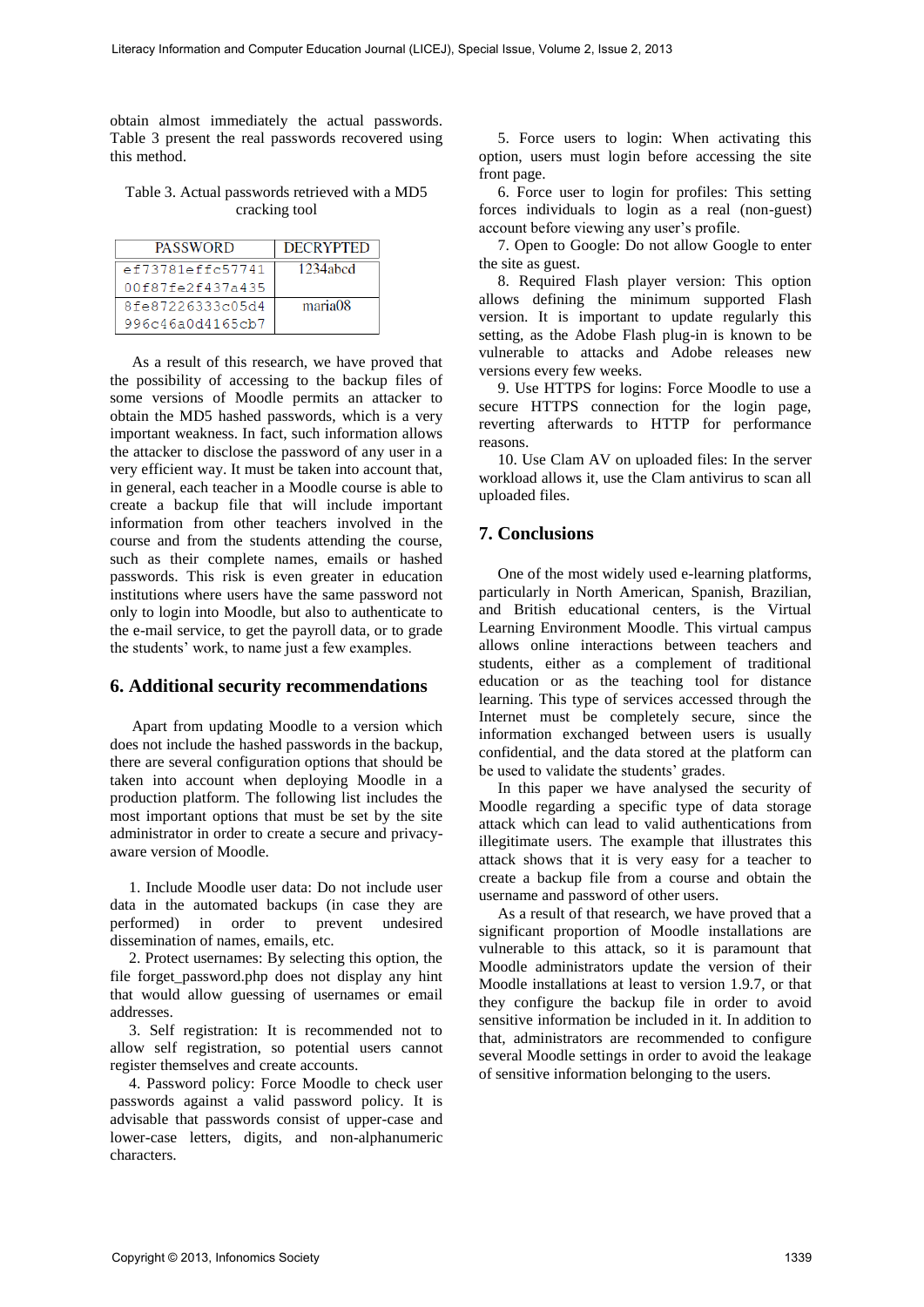### **8. Acknowledgment**

This work has been partially supported by Ministerio de Ciencia e Innovación (Spain) under the grant TIN2011-22668.

#### **References**

[1] V. Gayoso Martínez, L. Hernández Encinas, A. Hernández Encinas, and A. Queiruga Dios, "Disclosure of sensitive information in the Virtual Learning Environment<br>Moodle," in 6th International Conference on in 6th International Conference on Computational Intelligence in Security for Information Systems, 2013, pp. 517–526.

[2] European Higher Education Area. (2010) European higher education area website 2010-2020. [Online]. Available: http://www.ehea.info

[3] J. A. González, L. Jover, E. Cobo, and P. Muño, "A web-based learning tool improves student performance in statistics: A randomized masked trial," Computers & Education, vol. 55, no. 2, pp. 704–713, 2010.

[4] L. Ma, D. Vogel, and C. Wagner, "Will virtual education initiatives succeed?" Information Technology and Management, vol. 1, no. 4, pp. 209–227, 2000.

[5] G. E. McCray, "The hybrid course: Merging online instruction and the traditional classroom," Information Technology and Management, vol. 1, no. 4, pp. 307–327, 2000.

[6] Moodle. (2012) Moodle.org: Open-source communitybased tools for learning. [Online]. Available: http://moodle.org

[7] Blackboard. (2013) Blackboard. [Online]. Available: http://uki.blackboard.com/sites/international/globalmaster/

[8] Coursera. (2013) Coursera. [Online]. Available: https://www.coursera.org/

[9] edX. (2013) edx. [Online]. Available: https://www.edX.org/

[10] Udacity. (2013) Advance your education with free college courses online - Udacity. [Online]. Available: https://www.udacity.com/

[11] Moodle. (2012) Moodle.org: About. [Online]. Available: http://moodle.org/about/

[12] Moodle. (2012) Moodle.org: Moodle statistics. [Online]. Available: http://moodle.org/stats/

[13] E. Gutiérrez, M. A. Trenas, J. Ramos, F. Corbera, and S. Romero, "A new Moodle module supporting automatic verification of VHDL-based assignments," Computers&Education, vol. 54, no. 2, pp. 562–577, 2010.

[14] T. Martín-Blas and A. Serrano-Fernández, "The role of new technologies in the learning process:

Moodle as a teaching tool in Physics," Computers & Education, vol. 52, no. 1, pp. 35–44, 2009.

[15] D. C. Luminita, "Information security in elearning platforms," Procedia-Social and Behavioral Sciences, vol. 15, pp. 2689–2693, 2011.

[16] Z. F. Zamzuri, M. Manaf, A. Ahmad, and Y. Yunus, "Computer security threats towards the e-learning system assets," in Software Engineering and Computer Systems, ser. Communications in Computer and Information Science, J. M. Zain, W. M. b. Wan Mohd, and E. El-Qawasmeh, Eds. Springer Berlin/Heidelberg, 2011, vol. 180, pp. 335–345.

[17] D. Bradbury, "The dangers of badly formed websites," Computer Fraud & Security, vol. January, pp. 12–14, 2012.

[18] F. Graf, "Providing security for eLearning," Computers & Graphics, vol. 26, no. 2, pp. 355–365, 2002.

[19] M. Nickolova and E. Nickolov, "Threat model for user security in e-learning systems," International Journal of Information Technologies and Knowledge, vol. 1, pp. 341–347, 2007.

[20] T. Scholte, D. Balzarotti, and E. Kirda, "Have things changed now? An empirical study on input validation vulnerabilities in web applications," Computers & Security, vol. 31, no. 3, pp. 344–356, 2012.

[21] J. Diaz, D. Arroyo, and F. Rodriguez, "An approach for adapting Moodle into a secure infrastructure," in Computational Intelligence in Security for Information Systems, ser. Lecture Notes in Computer Science, A. Herrero and E. Corchado, Eds. Springer Berlin/Heidelberg, 2011, vol. 6694, pp. 214–221.

[22] S. Kumar and K. Dutta, "Investigation on security in LMS Moodle," International Journal of Information Technology and Knowledge Management, vol. 4, no. 1, pp. 233–238, 2011.

[23] Z. Stapic, T. Orehovacki, and M. Danic, "Determination of optimal security settings for LMS Moodle," in Proceedings of 31st MIPRO International Convention on Information Systems Security, 2008, pp. 84–89.

[24] D. Mileti´c, Moodle Security. Birmingham, UK: Packt Publishing, 2011.

[25] NIST, Guide to General Server Security, National Institute of Standards and Technology SP 800-123, 2008.

[26] A. Melnikov. (2012) Free password generator. [Online]. Available: http://www. freepasswordgenerator.com

[27] N. Provos and Mazières, "A future-adaptable password scheme," in USENIX Annual Technical Conference, FREENIX Track, 1999, pp. 81–91.

[28] Moodle.  $(2008)$  Moodle  $1.5.2$  release notes MoodleDocs. [Online]. Available: http://docs.moodle.org/dev/Moodle\_1.5.2\_release\_notes